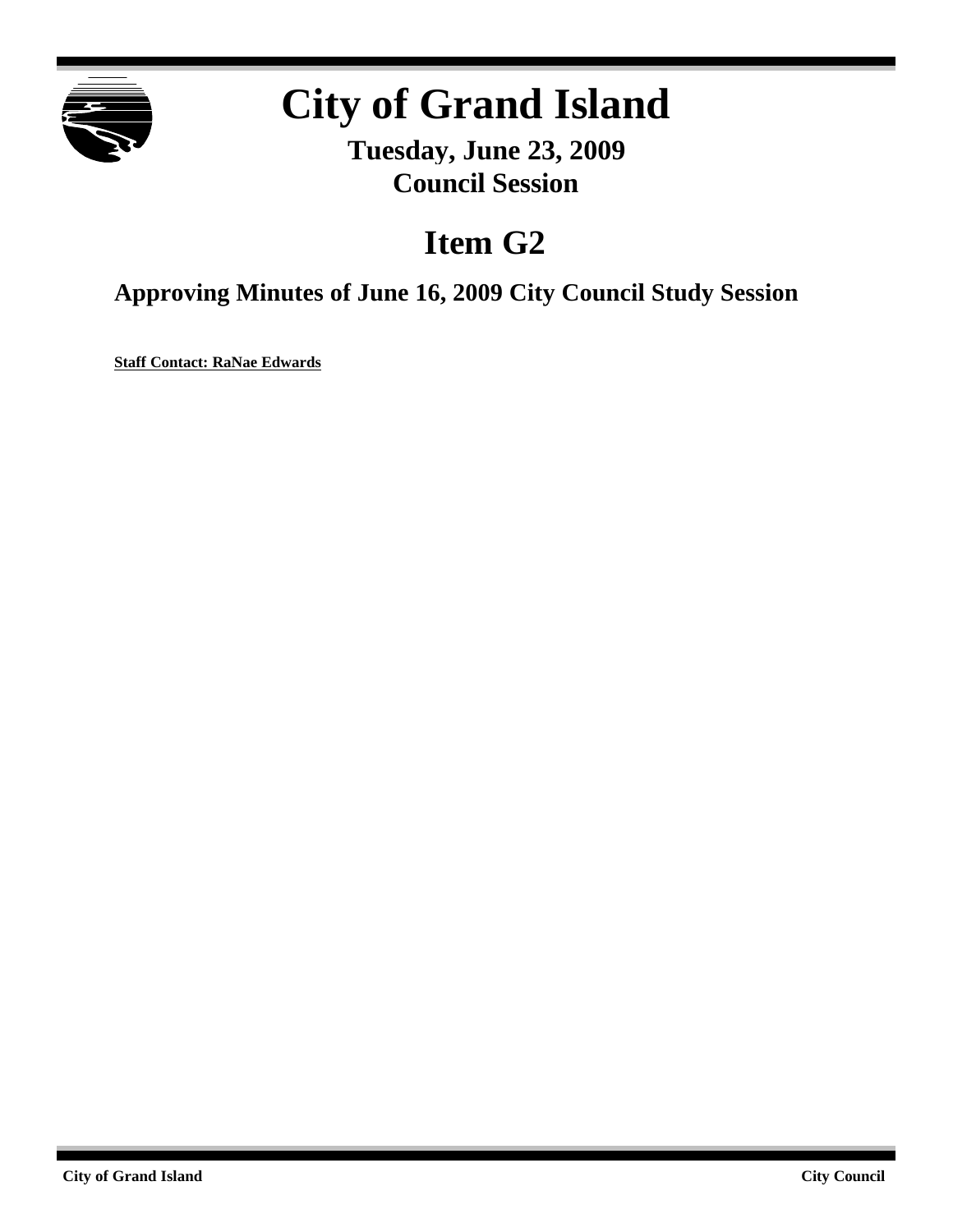### CITY OF GRAND ISLAND, NEBRASKA

### MINUTES OF CITY COUNCIL STUDY SESSION June 16, 2009

Pursuant to due call and notice thereof, a Study Session of the City Council of the City of Grand Island, Nebraska was conducted in the Community Meeting Room of City Hall, 100 East First Street, on June 16, 2009. Notice of the meeting was given in the *Grand Island Independent* on June 10, 2009.

Mayor Margaret Hornady called the meeting to order at 7:00 p.m. The following Councilmember's were present: Gericke, Nickerson, Ramsey, Dugan, Carney, Gilbert, Niemann, and Meyer. Councilmember's Haase and Zapata were absent. The following City Officials were present: City Administrator Jeff Pederson, City Clerk RaNae Edwards, City Attorney Dale Shotkoski, Public Works Director Steve Riehle, and Finance Director David Springer.

INVOCATION was given by Mayor Margaret Hornady followed by the PLEDGE OF ALLEGIANCE.

Further Discussion of Master Plan for Veterans Home Athletic Complex. Steve Paustian, Parks and Recreation Director reported since the initial presentation of the Veterans Home Athletic Complex, staff had met with interested parties who would potentially use the facility. Presented were the Master Plans and costs for providing an Athletic Complex facility to be located on Veterans Home property that would accommodate the majority of potential user recommendations.

Phase 1 which would replace the Fonner Park ball fields was estimated at \$1.5 million. Future phase costs at current dollars were \$4,482,185.00 with future phase cost in 7 years at 3% inflation at \$5,529,671.63.

Discussion was held concerning time frame, contractor's vs City labor to relocate the current fields, traffic issues, and playground area. Mr. Paustian stated the City would reuse chain link fences, irrigation, etc. from the Fonner complex. City Administrator Jeff Pederson commented on the continued financing/funding of this project and stated projected debt repayment from the occupation tax, if amended would be used towards this project.

David Stoltz, 3131 North Shady Bend Road spoke in support and mentioned the future demands of soccer fields. Currently all fields were full and status quo for the new fields would not be enough. Lewis Kent, 624 East Meves Avenue mentioned concerns of the cost.

Review of 2009/2010 Fee Schedule. David Springer, Finance Director gave an overview of the budget process and what had been accomplished so far. With capital costs and payroll cost the 2009-2010 budget would be very tight. Cash balances were estimated at \$3.1 to \$3.2 million.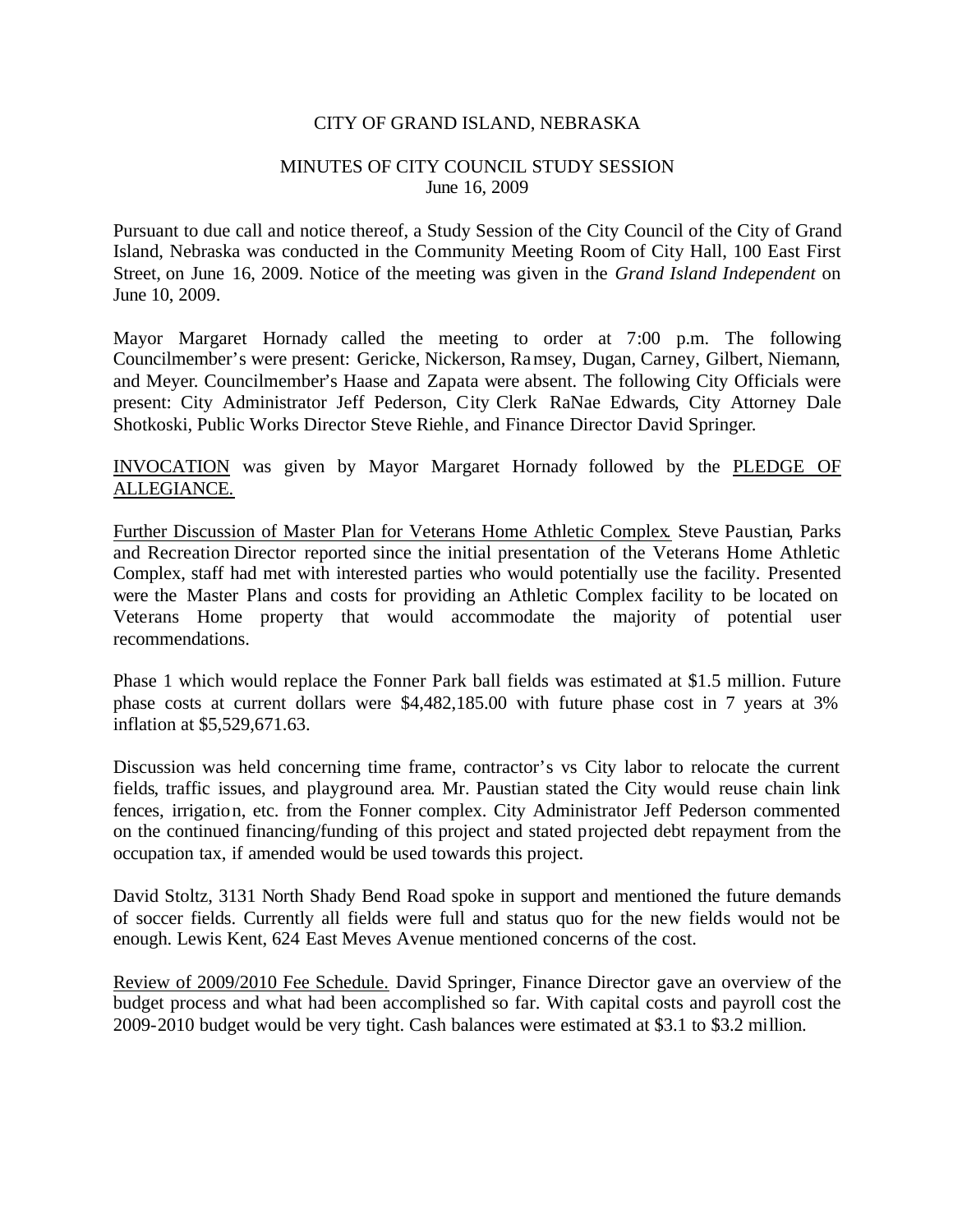Police Chief Steve Lamken answered questions regarding the Reserved Daily Parking fee change. Rental fee vs metered fee was explained. Mr. Springer stated projected number of increased fees for 2009-2010 would be a modest increase.

Review of 2009/2010 Full Time Equivalent's (FTE) Requests. David Springer, Finance Director explained the FTE requests. (See attached summary of FTE requests). Discussion was held concerning the importance of FTE's for public safety. Mayor Hornady commented on the sustainability of these new employees after the grant funds run out.

Fire Chief Troy Hughes presented a PowerPoint presentation and answered questions about the need and sustainability for the new FTE's. Police Chief Steve Lamken commented on changes in his department and what had been done to make it more efficient. Grant funding for the FTE's requested were questionable. The Police Department does not have the revenue stream as do some other departments within the City.

Comments were made by Council whether the requested Fire and Police FTE's would be enough. Emergency Management Director Jon Rosenlund answered questions concerning the County's match for the requested FTE.

Review of 2009/2010 Outside Agencies Funding Requests. David Springer, Finance Director reported Outside Agencies were contacted to submit their requests for the 2009/2010 fiscal year. (See attached summary of Outside Agency's requests).

The following people reported on the services provided to the City of Grand Island:

- Melissa Delay, 610 West Division Hope Harbor
- Shelly Pointer, 4071 Zola Lane Crisis Center
- Teresa Engelhardt, 304 East Third Street Senior Citizens Industries, Inc.
- Anita Pinon, 2004 North Wheeler Apt. 8 Multi Cultural Coalition
- John Meister, 1417 North Piper Izaac Walton Kids Fishing Derby
- Larry Seifert, 1211  $4^{th}$  Avenue, Dannebrog Izaac Walton Kids Fishing Derby
- Geroge Solt, 3523 East Seedling Mile Road Izaac Walton Kids Fishing Derby
- Teresa Anderson, 2922 Lake Park Lane, Hastings, Central Nebraska Health Department
- Ryan King, 3416 Graham Avenue Central Nebraska Health Department
- Richard Fruehling, 5604 South Blaine Street Central Nebraska Health Department
- Betty Curtis, 3221 Ramada Road Clean Community Systems

Discussion was held by Council whether or not funding of the outside agencies should be continued and/or decreased. Several Councilmember's commented on the importance of the Health Department funding. Statutory requirements were discussed with regards to public funds and how they could be used. City Attorney Dale Shotkoski explained the Interlocal Agreement in place with the Central District Health Department.

Finance Director David Springer stated the Fee Schedule, FTE's and Outside Agencies would be brought back to the June 23, 2009 Council meeting for final approval.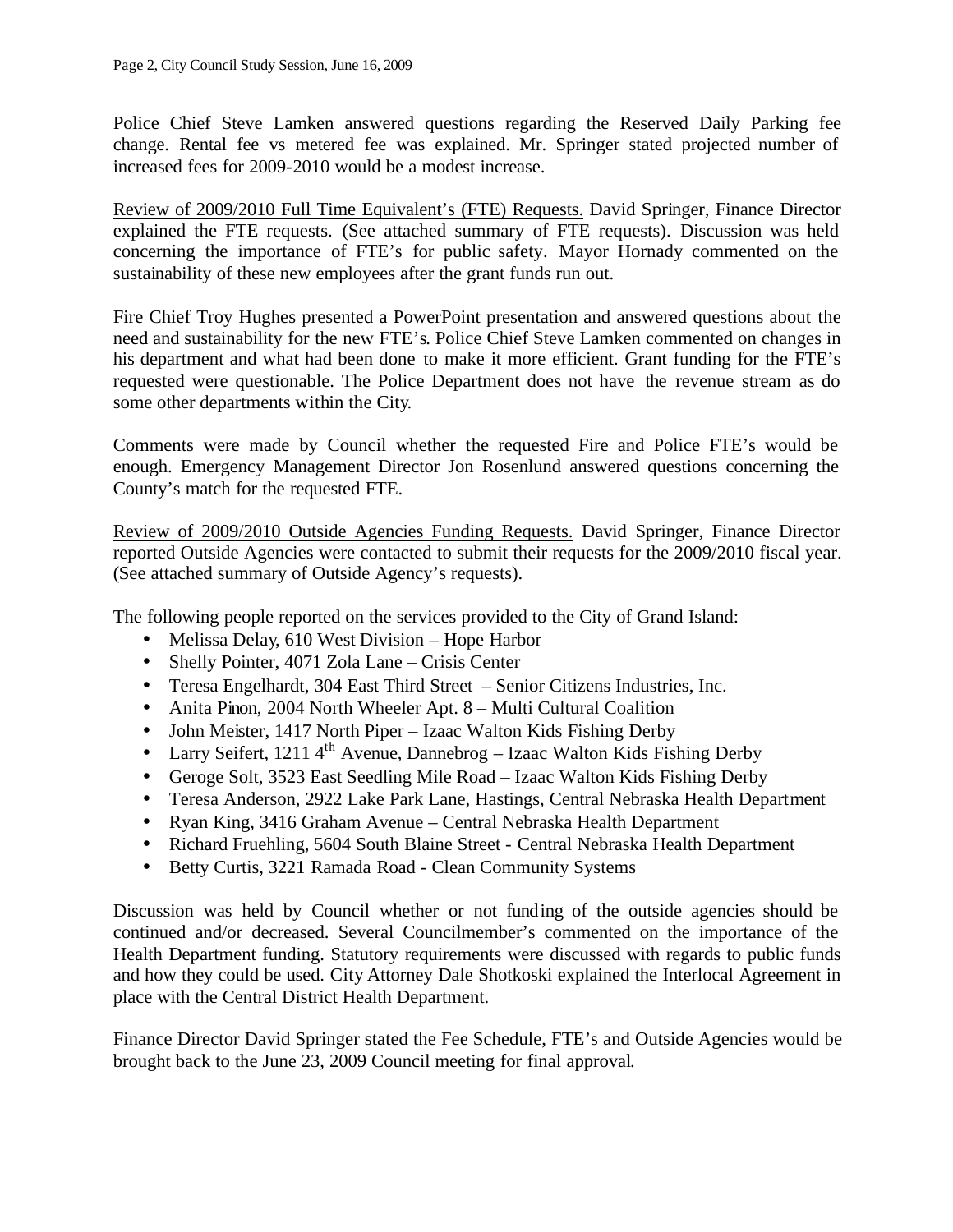ADJOURNMENT: The meeting was adjourned at 9:50 p.m.

RaNae Edwards City Clerk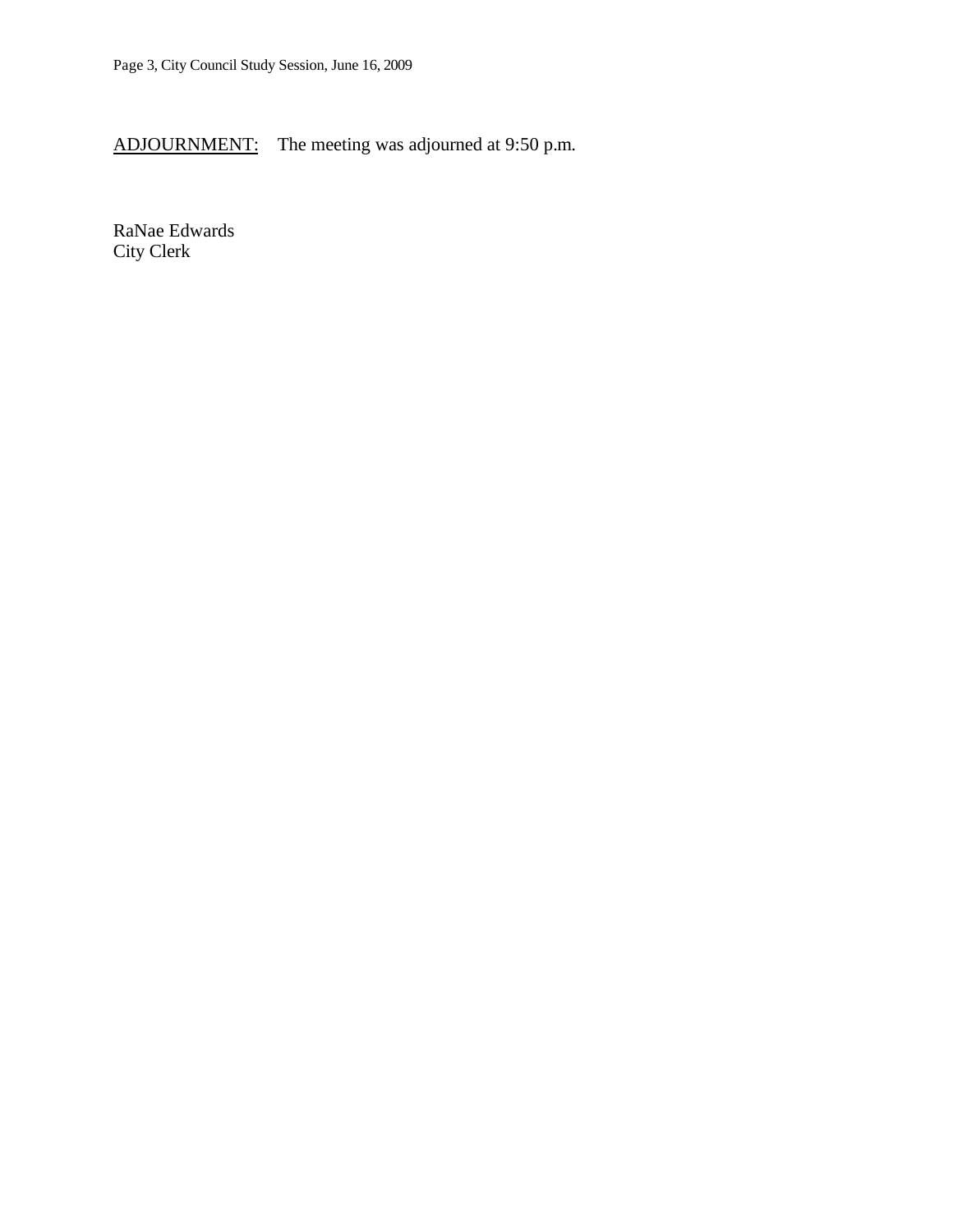# SUMMARY OF REQUESTED FTE'S, FISCAL YEAR 2009-2010

|                                                 |            |             | PERSONAL COST |              |                     |                 |
|-------------------------------------------------|------------|-------------|---------------|--------------|---------------------|-----------------|
| Dept                                            | <b>FTE</b> | Changes     | 2009-10       | 20010-11     | 2011-12             | 2012-13         |
| No. nent Name                                   |            | Requested   | Estimate      | Estimate     | Estimate            | <b>Estimate</b> |
| <b>PUBLIC SAFETY</b>                            |            |             |               |              |                     |                 |
| 221 Fire Services                               |            |             |               |              |                     |                 |
| <b>GRANT FUNDED - 4 Years</b>                   |            |             |               |              |                     |                 |
| Firefighter/Paramedic                           | 3.0        | \$154,560   | 5159,197      | \$163,973    | \$168,892           | \$173,959       |
| Fireflahter/EMT                                 | 3.0        | \$142,848   | \$147,133     | \$151.547    | \$156,094           | \$160,777       |
| <b>Total Fire Services</b>                      | 6.0        | \$297,408   | \$306,330     | \$315,520    | \$324,986           | \$334,735       |
| 223 Police                                      |            |             |               |              |                     |                 |
| <b>GRANT FUNDED 3 Years</b>                     |            |             |               |              |                     |                 |
| Police Officer                                  | 4.0        | \$220,700   | \$227,321     | S234,141     | \$241,165           | \$248,400       |
| <b>Total Police Services</b>                    | 4.0        | \$220,700   | \$227,321     | \$234,141    | \$241,165           | \$248,400       |
| 226 Emergency Management                        |            |             |               |              |                     |                 |
| <b>Communications Specialist</b>                | 1.0        | \$38,778    | \$39,941      | \$41,140     | \$42,374            | \$43,645        |
| <b>PUBLIC WORKS</b>                             |            |             |               |              |                     |                 |
| 335 Streets                                     |            |             |               |              |                     |                 |
| Maintenance Worker                              | (1.0)      | (\$61,229)  | (563,066)     | (564, 958)   | (\$66,907)          | (568, 914)      |
| Traffic Signal Technician                       | 1.0        | \$63,714    | \$65,625      | \$67,594     | S69,622             | S71,711         |
| <b>Total Streets</b>                            | 0.0        | \$2,485     | \$2,560       | \$2,636      | \$2,715             | \$2,797         |
| <b>PROPERTY TAX REQUIREMENT</b>                 |            |             |               |              |                     |                 |
| <b>PUBLIC SAFETY</b>                            | 110        | \$556,886   | \$573,593     | \$590,800    | \$608,524           | \$626,780       |
| <b>GENERAL FUND PROPERTY TAX REQUIREMENT</b>    | 11.0       | \$556,886   | \$573,593     | \$590,800    | \$608,524           | \$626,780       |
|                                                 |            | ======      |               | - - -        | $=$ $=$ $=$ $=$ $=$ | $= = = = = = =$ |
| <b>ENTERPRISE FUNDS</b><br>520 Electric Utility |            |             |               |              |                     |                 |
| <b>GIS Coordinator</b>                          | 1.0        | \$58,107    | \$59,850      | \$61,646     | \$63,495            | \$65,400        |
| GIS Technician                                  | (1,0)      | (\$58,107)  | (559, 850)    | (\$61,646)   | (563, 495)          | (565,400)       |
| TOTAL ENTERPRISE FUNDS                          | 0.0        | $\mathbf 0$ | $\mathbf 0$   | $\mathbf{0}$ | $\mathbf{0}$        | O               |
| TOTAL CITY                                      | 11.0       | \$556,886   | \$573,593     | \$590,800    | \$608,524           | \$626,780       |